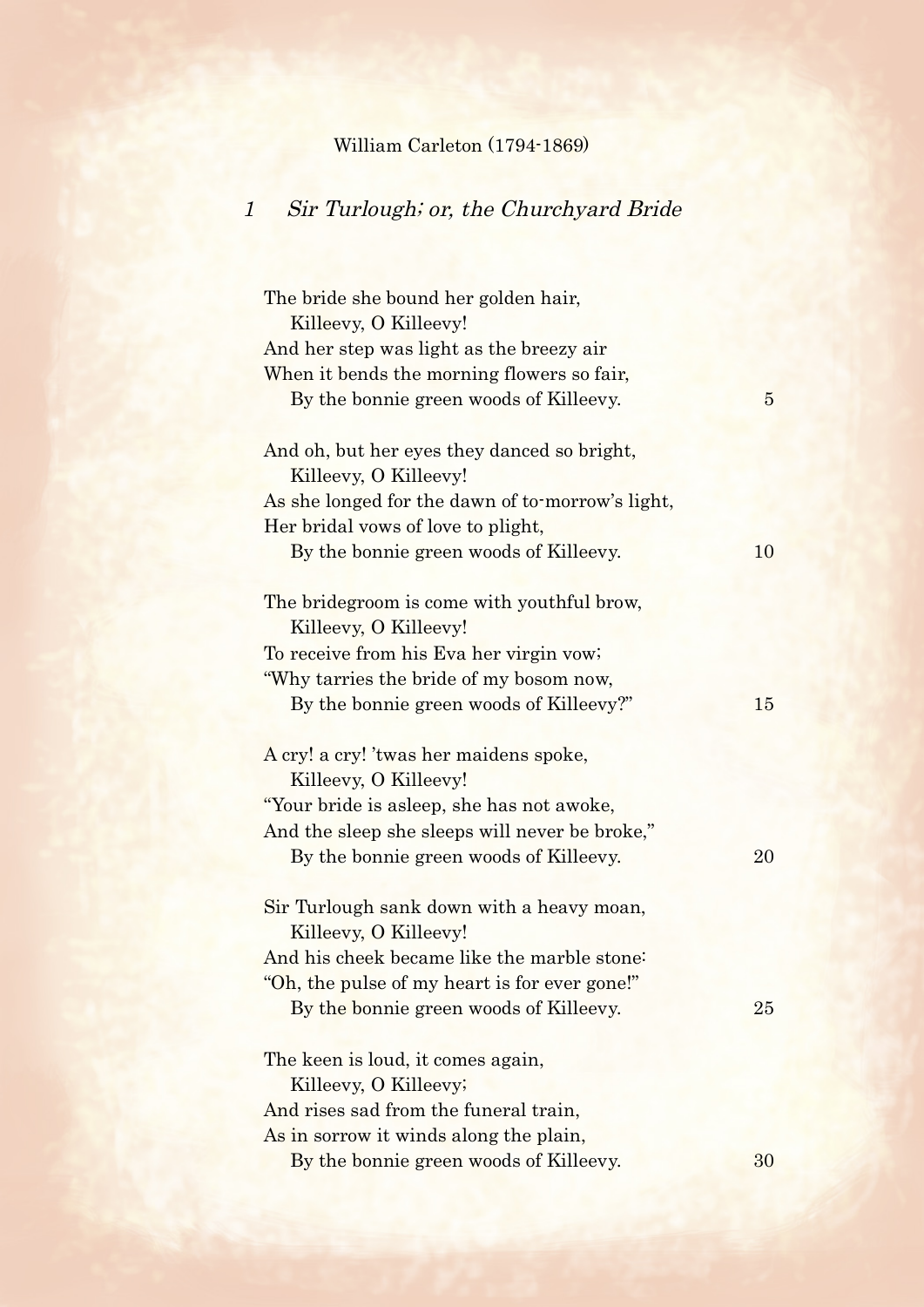| And oh, but the plumes of white were fair,<br>Killeevy, O Killeevy! |    |
|---------------------------------------------------------------------|----|
| When they flutter'd all mournful in the air,                        |    |
| As rose the hymn of the requiem prayer,                             |    |
| By the bonnie green woods of Killeevy.                              | 35 |
|                                                                     |    |
| There is a voice that but one can hear,<br>Killeevy, O Killeevy!    |    |
| And it softly pours from behind the bier                            |    |
| Its note of death on Sir Turlough's ear,                            |    |
| By the bonnie green woods of Killeevy.                              | 40 |
|                                                                     |    |
| The keen is loud, but that voice is low,                            |    |
| Killeevy, O Killeevy!                                               |    |
| And it sings its song of sorrow slow,                               |    |
| And names young Turlough's name with woe,                           |    |
| By the bonnie green woods of Killeevy.                              | 45 |
|                                                                     |    |
| Now the grave is closed, and the mass is said,                      |    |
| Killeevy, O Killeevy!                                               |    |
| And the bride she sleeps in her lonely bed,                         |    |
| The fairest corpse among the dead,                                  |    |
| By the bonnie green woods of Killeevy.                              | 50 |
|                                                                     |    |
| The wreaths of virgin-white are laid,                               |    |
| Killeevy, O Killeevy!                                               |    |
| By virgin hands o'er the spotless maid;                             |    |
| And the flowers are strewn, but they soon will fade,                |    |
| By the bonnie green woods of Killeevy.                              | 55 |
|                                                                     |    |
| "Oh! go not yet — not yet away,"                                    |    |
| Killeevy, O Killeevy!                                               |    |
| "Let us feel that life is near our clay,"                           |    |
| The long-departed seem to say,                                      |    |
| By the bonnie green woods of Killeevy.                              | 60 |
|                                                                     |    |
| But the tramp and voices of life are gone,                          |    |
| Killeevy, O Killeevy!                                               |    |
| And beneath each cold forgotten stone,                              |    |
| The mouldering dead sleep all alone,                                |    |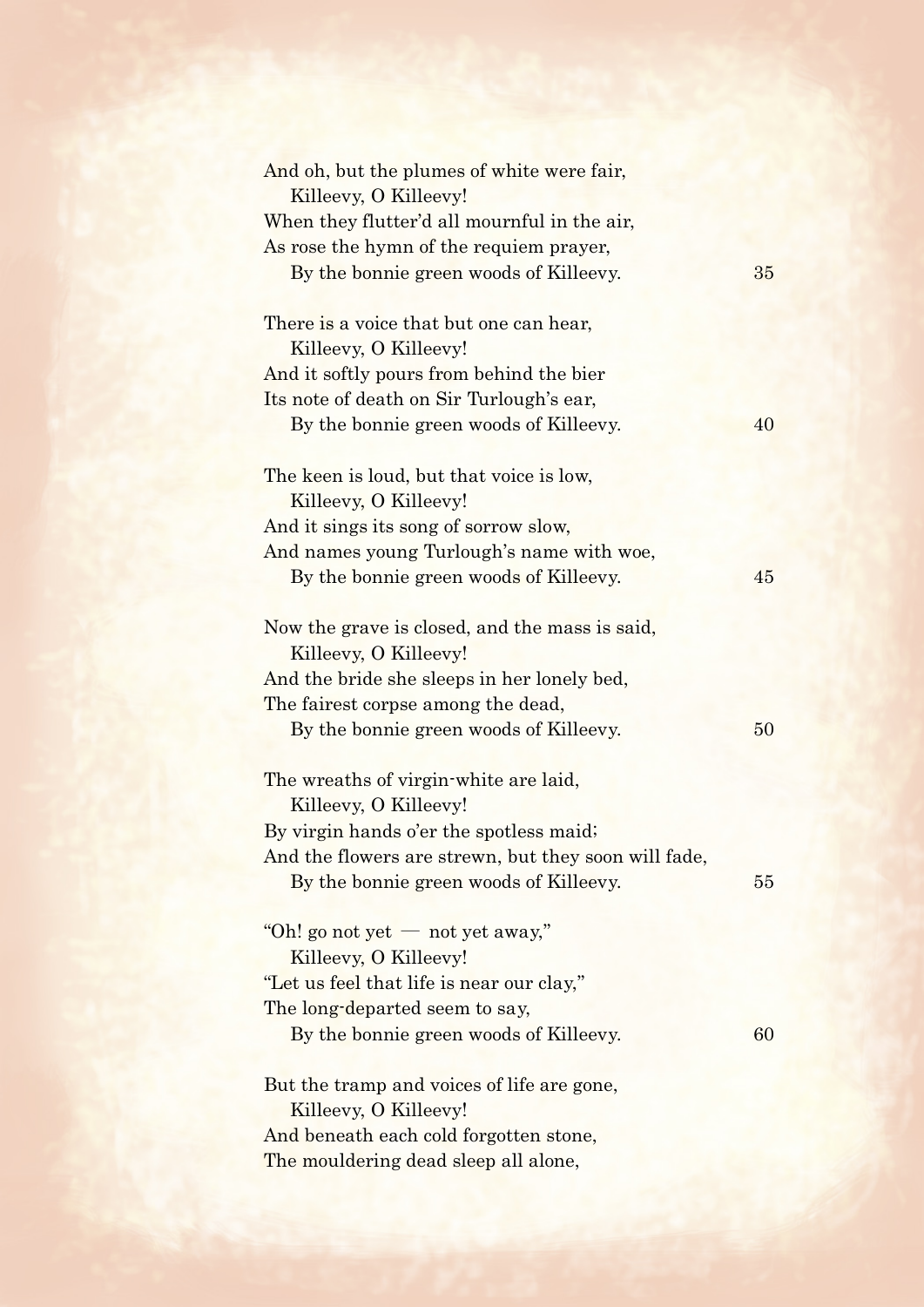| By the bonnie green woods of Killeevy.         | 65 |
|------------------------------------------------|----|
| But who is he who lingereth yet?               |    |
| Killeevy, O Killeevy!                          |    |
| The fresh green sod with his tears is wet,     |    |
| And his heart in that bridal grave is set,     |    |
| By the bonnie green woods of Killeevy.         | 70 |
|                                                |    |
| Oh, who but Sir Turlough, the young and brave, |    |
| Killeevy, O Killeevy!                          |    |
| Should bend him o'er that bridal grave,        |    |
| And to his death-bound Eva rave,               |    |
| By the bonnie green woods of Killeevy.         | 75 |
| "Weep not — weep not," said a lady fair,       |    |
| Killeevy, O Killeevy!                          |    |
| "Should youth and valour thus despair,         |    |
| And pour their vows to the empty air?"         |    |
| By the bonnie green woods of Killeevy.         | 80 |
|                                                |    |
| There's charmed music upon her tongue,         |    |
| Killeevy, O Killeevy!                          |    |
| Such beauty $-$ bright and warm and young      |    |
| Was never seen the maids among,                |    |
| By the bonnie green woods of Killeevy.         | 85 |
|                                                |    |
| A laughing light, a tender grace,              |    |
| Killeevy, O Killeevy!                          |    |
| Sparkled in beauty around her face,            |    |
| That grief from mortal heart might chase,      |    |
| By the bonnie green woods of Killeevy.         | 90 |
| "The maid for whom thy salt tears fall,"       |    |
| Killeevy, O Killeevy!                          |    |
| "Thy grief or love can ne'er recall;           |    |
| She rests beneath that grassy pall,            |    |
|                                                | 95 |
| By the bonnie green woods of Killeevy.         |    |
| "My heart it strangely cleaves to thee,"       |    |
| Killeevy, O Killeevy!                          |    |
| "And now that thy plighted love is free,"      |    |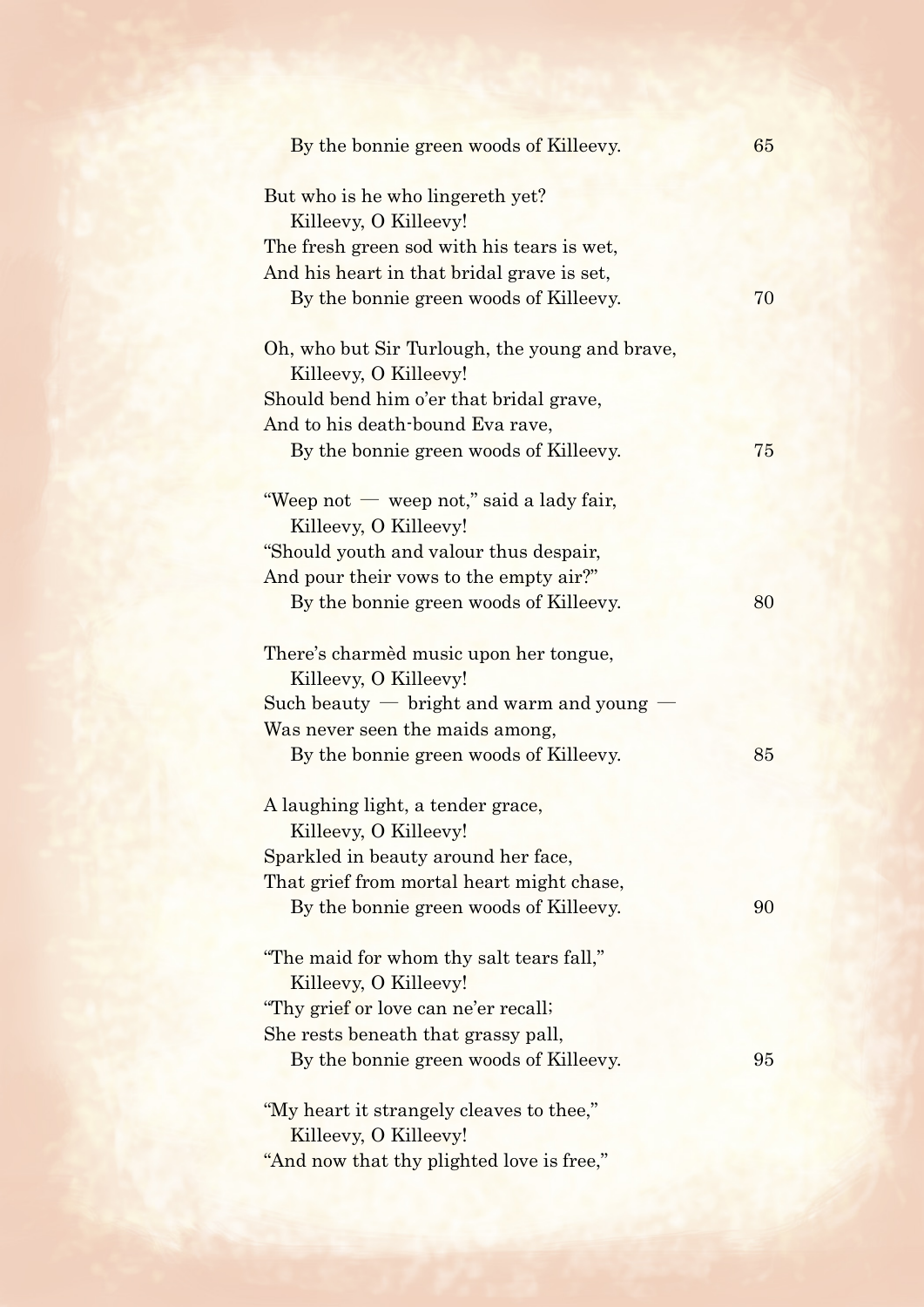| Give its unbroken pledge to me,"               |     |
|------------------------------------------------|-----|
| By the bonnie green woods of Killeevy.         | 100 |
| The charm is strong upon Turlough's eye,       |     |
| Killeevy, O Killeevy!                          |     |
| His faithless tears are already dry,           |     |
| And his yielding heart has ceased to sigh,     |     |
| By the bonnie green woods of Killeevy.         | 105 |
| "To thee," the charmed chief replied,          |     |
| Killeevy, O Killeevy!                          |     |
| "I pledge that love o'er my buried bride!"     |     |
| Oh, come, and in Turlough's hall abide,"       |     |
| By the bonnie green woods of Killeevy.         | 110 |
| Again the funeral voice came o'er,             |     |
| Killeevy, O Killeevy!                          |     |
| The passing breeze, as it wailed before,       |     |
| And streams of mournful music bore,            |     |
| By the bonnie green woods of Killeevy.         | 115 |
| "If I to thy youthful heart am dear,"          |     |
| Killeevy, O Killeevy!                          |     |
| "One month from hence thou wilt meet me here,  |     |
| Where lay thy bridal Eva's bier,"              |     |
| By the bonnie green woods of Killeevy.         | 120 |
| He pressed her lips as the words were spoken,  |     |
| Killeevy, O Killeevy!                          |     |
| And his banshee's wail $-$ now far and broken  |     |
| Murmur'd "Death," as he gave the token,        |     |
| By the bonnie green woods of Killeevy.         | 125 |
| "Adieu! adieu!" said this lady bright,         |     |
| Killeevy, O Killeevy!                          |     |
| And she slowly passed like a thing of light,   |     |
| Or a morning cloud, from Sir Turlough's sight, |     |
| By the bonnie green woods of Killeevy.         | 130 |
| Now Sir Turlough has death in every vein,      |     |
|                                                |     |

Killeevy, O Killeevy!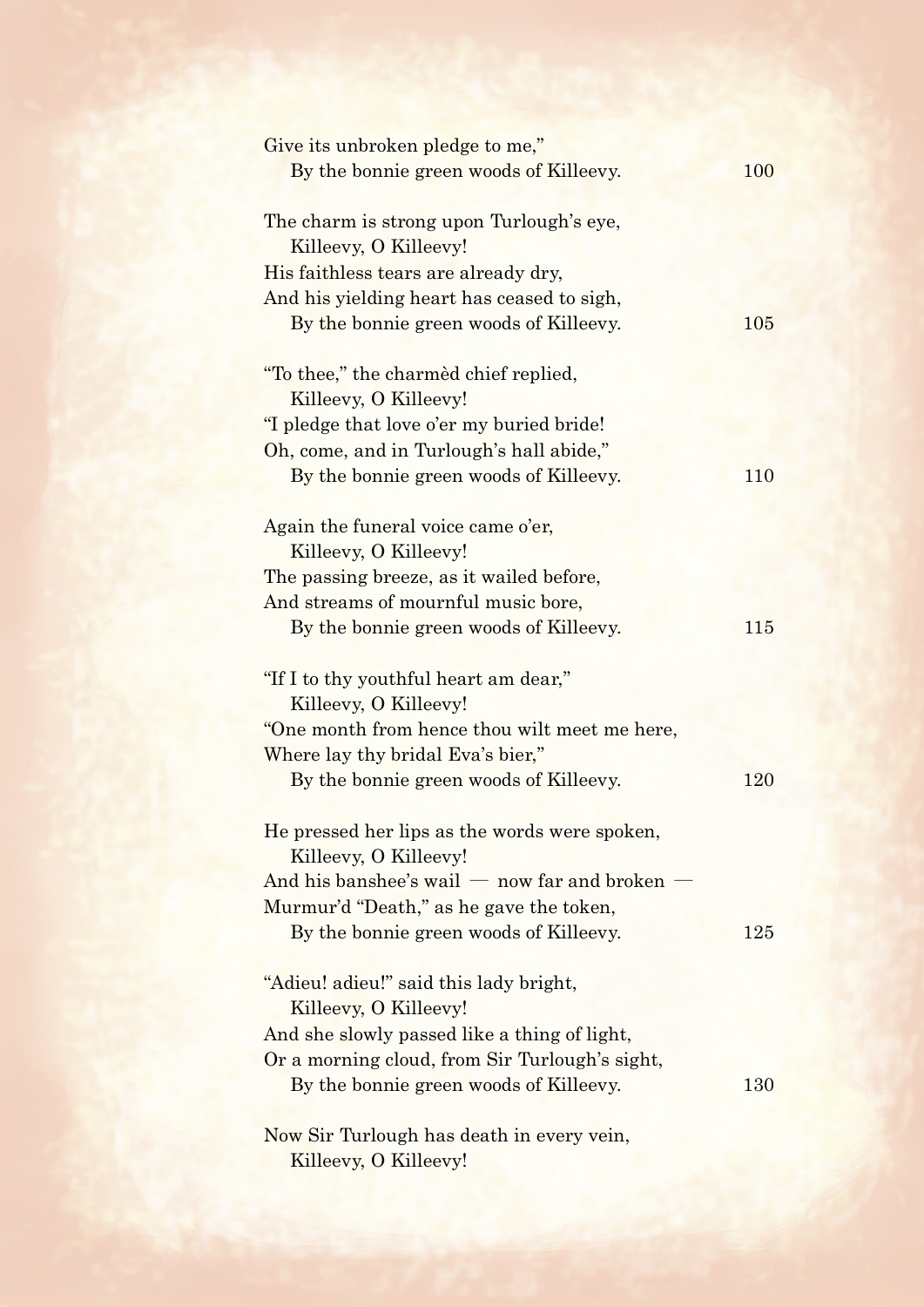| And there's fear and grief o'er his wide domain, |     |
|--------------------------------------------------|-----|
| And gold for those who will calm his brain,      |     |
| By the bonnie green woods of Killeevy.           | 135 |
| "Come, haste thee, leech, right swiftly ride,    |     |
| Killeevy, O Killeevy!                            |     |
| Sir Turlough the brave, Green Truagha's pride,   |     |
| Has pledged his love to the churchyard bride,"   |     |
| By the bonnie green woods of Killeevy.           | 140 |
| The leech groaned aloud, "Come, tell me this,"   |     |
| Killeevy, O Killeevy!                            |     |
| "By all thy hopes of weal and bliss,             |     |
| Has Sir Turlough given the fatal kiss?"          |     |
| By the bonnie green woods of Killeevy.           | 145 |
| "The banshee's cry is loud and long,"            |     |
| Killeevy, O Killeevy!                            |     |
| "At eve she weeps her funeral song,              |     |
| And it flights on the twilight breeze along,"    |     |
| By the bonnie green woods of Killeevy.           | 150 |
| "Then the fatal kiss is given; the last,"        |     |
| Killeevy, O Killeevy!                            |     |
| "Of Turlough's name and race is past,            |     |
| His doom is seal'd, his die is cast,"            |     |
| By the bonnie green woods of Killeevy.           | 155 |
| "Leech, say not that thy skill is vain,"         |     |
| Killeevy, O Killeevy!                            |     |
| "Oh, calm the power of his frenzied brain,       |     |
| And half his lands thou shalt retain,"           |     |
| By the bonnie green woods of Killeevy.           | 160 |
| The leech has failed, and the hoary priest,      |     |
| Killeevy, O Killeevy!                            |     |
| With pious shrift his soul releas'd,             |     |
| And the smoke is high of his funeral feast,      |     |
| By the bonnie green woods of Killeevy.           | 165 |
|                                                  |     |

The Shanachies now are assembled all,